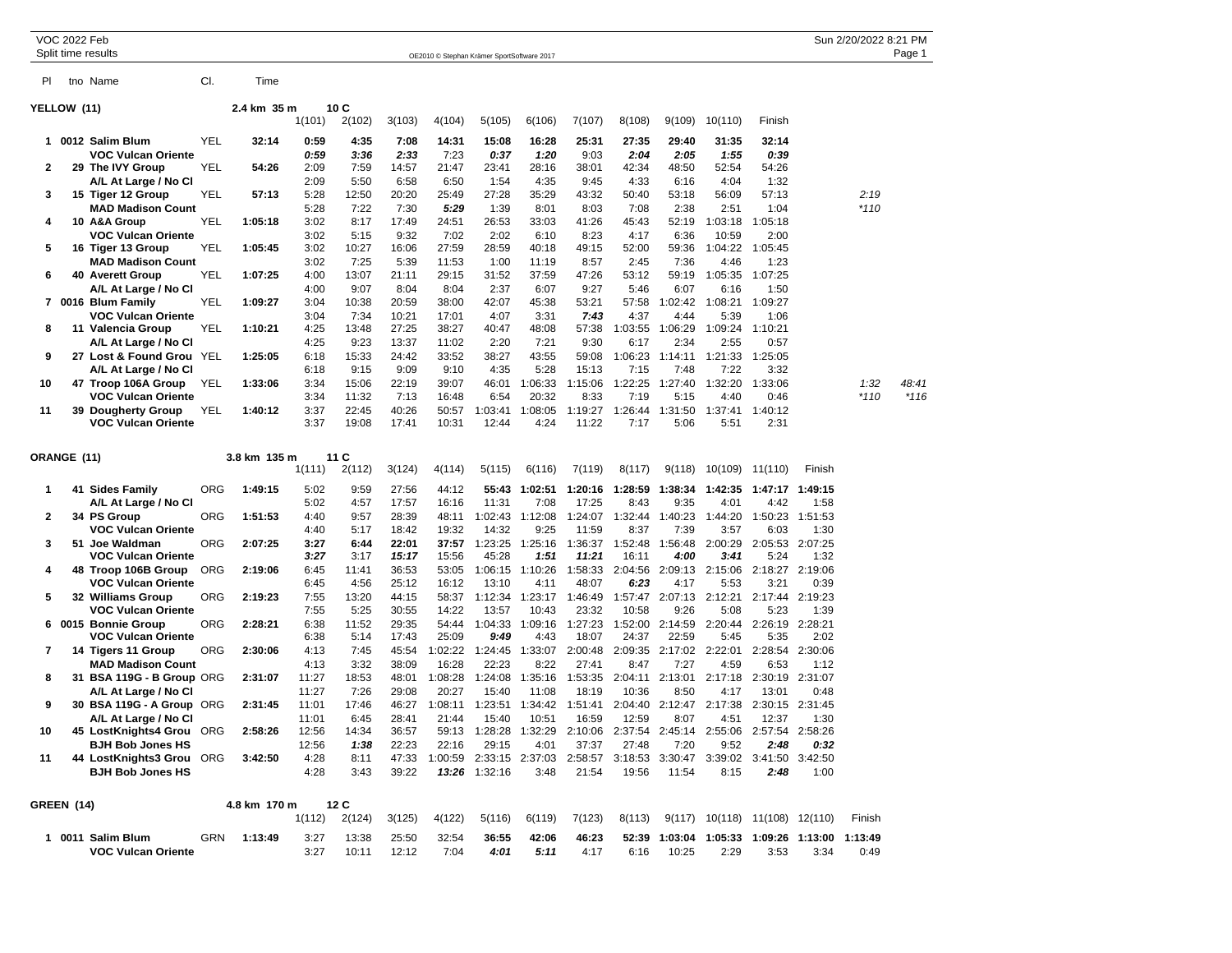|                | <b>VOC 2022 Feb</b> | Split time results                              |            |              |                   |                  |                 |                 | OE2010 © Stephan Krämer SportSoftware 2017 |                  |                  |                  |                  |                 |                 |                 | Sun 2/20/2022 8:21 PM   | Page 2          |
|----------------|---------------------|-------------------------------------------------|------------|--------------|-------------------|------------------|-----------------|-----------------|--------------------------------------------|------------------|------------------|------------------|------------------|-----------------|-----------------|-----------------|-------------------------|-----------------|
| PI             |                     | tno Name                                        | CI.        | Time         |                   |                  |                 |                 |                                            |                  |                  |                  |                  |                 |                 |                 |                         |                 |
|                | GREEN (14)          |                                                 |            | 4.8 km 170 m |                   | 12 C             | (cont.)         |                 |                                            |                  |                  |                  |                  |                 |                 |                 |                         |                 |
|                |                     |                                                 |            |              | 1(112)            | 2(124)           | 3(125)          | 4(122)          | 5(116)                                     | 6(119)           | 7(123)           | 8(113)           | 9(117)           | 10(118)         | 11(108)         | 12(110)         | Finish                  |                 |
| 2              |                     | 36 Matthew Leahey<br><b>VOC Vulcan Oriente</b>  | <b>GRN</b> | 1:17:23      | 3:59<br>3:59      | 11:54            | 21:25<br>9:31   | 31:06           | 37:18                                      | 46:25<br>9:07    | 50:30<br>4:05    | 56:51            | 1:03:36          | 1:09:14         | 1:13:34         | 1:16:36<br>3:02 | 1:17:23                 |                 |
| 3              |                     | 0013 Kate Blum                                  | <b>GRN</b> | 1:19:31      | 5:26              | 7:55<br>15:14    | 29:42           | 9:41<br>37:57   | 6:12<br>43:14                              | 49:48            | 53:34            | 6:21<br>58:44    | 6:45<br>1:05:23  | 5:38<br>1:10:12 | 4:20<br>1:15:09 | 1:18:50         | 0:47<br>1:19:31         |                 |
|                |                     | <b>VOC Vulcan Oriente</b>                       |            |              | 5:26              | 9:48             | 14:28           | 8:15            | 5:17                                       | 6:34             | 3:46             | 5:10             | 6:39             | 4:49            | 4:57            | 3:41            | 0:41                    |                 |
| 4              |                     | 21 Erich Amerson                                | GRN        | 1:30:37      | 4:14              | 18:35            | 31:36           | 38:29           | 46:48                                      | 57:06            | 1:05:20          | 1:13:14          | 1:21:04          | 1:23:19         | 1:26:45         | 1:30:07         | 1:30:37                 |                 |
| 5              |                     | <b>NVF Northview HS</b><br>20 Bayllon Matson    | <b>GRN</b> | 1:32:45      | 4:14<br>3:18      | 14:21<br>20:00   | 13:01<br>33:27  | 6:53<br>40:24   | 8:19<br>45:16                              | 10:18<br>53:57   | 8:14<br>1:01:02  | 7:54<br>1:09:44  | 7:50<br>1:19:34  | 2:15<br>1:24:16 | 3:26<br>1:28:05 | 3:22<br>1:32:11 | 0:30<br>1:32:45         |                 |
|                |                     | <b>NVF Northview HS</b>                         |            |              | 3:18              | 16:42            | 13:27           | 6:57            | 4:52                                       | 8:41             | 7:05             | 8:42             | 9:50             | 4:42            | 3:49            | 4:06            | 0:34                    |                 |
| 6              |                     | 33 Beer Buddies Grou                            | <b>GRN</b> | 1:34:39      | 5:48              | 20:21            | 28:03           | 36:30           | 47:10                                      | 55:24            | 1:00:06          | 1:08:22          | 1:20:57          | 1:25:18         | 1:29:42         | 1:33:39         | 1:34:39                 |                 |
|                |                     | VOC Vulcan Oriente                              |            |              | 5:48              | 14:33            | 7:42            | 8:27            | 10:40                                      | 8:14             | 4:42             | 8:16             | 12:35            | 4:21            | 4:24            | 3:57            | 1:00                    |                 |
| $\overline{7}$ | 18                  | David Ward<br><b>NVF Northview HS</b>           | <b>GRN</b> | 1:37:10      | 7:40<br>7:40      | 24:19<br>16:39   | 38:04<br>13:45  | 44:55<br>6:51   | 53:07<br>8:12                              | 1:03:31<br>10:24 | 1:11:43<br>8:12  | 1:19:38<br>7:55  | 1:27:23<br>7:45  | 1:29:49<br>2:26 | 1:33:10<br>3:21 | 1:36:31<br>3:21 | 1:37:10<br>0:39         |                 |
| 8              |                     | 50 Grant Robb                                   | <b>GRN</b> | 1:37:41      | 6:23              | 16:34            | 28:09           | 37:21           | 45:50                                      | 55:47            | 1:01:31          | 1:08:57          | 1:17:08          | 1:24:26         | 1:30:44         | 1:36:22         | 1:37:41                 |                 |
|                |                     | A/L At Large / No Cl                            |            |              | 6:23              | 10:11            | 11:35           | 9:12            | 8:29                                       | 9:57             | 5:44             | 7:26             | 8:11             | 7:18            | 6:18            | 5:38            | 1:19                    |                 |
| 9              |                     | 28 Alina Tuganova                               | <b>GRN</b> | 1:46:51      | 5:56              | 20:31            | 29:59           | 40:46           | 52:08                                      | 1:01:57          | 1:08:40          | 1:17:11          | 1:27:14          | 1:32:21         | 1:39:45         | 1:45:14         | 1:46:51                 |                 |
|                |                     | <b>VOC Vulcan Oriente</b><br>10 0014 Covid Crew | <b>GRN</b> | 2:14:51      | 5:56<br>9:28      | 14:35<br>24:40   | 9:28<br>36:45   | 10:47<br>51:43  | 11:22<br>1:03:04                           | 9:49<br>1:16:18  | 6:43<br>1:26:30  | 8:31<br>1:40:10  | 10:03<br>1:51:41 | 5:07<br>1:57:06 | 7:24<br>2:05:05 | 5:29<br>2:13:10 | 1:37<br>2:14:51         |                 |
|                |                     | VOC Vulcan Oriente                              |            |              | 9:28              | 15:12            | 12:05           | 14:58           | 11:21                                      | 13:14            | 10:12            | 13:40            | 11:31            | 5:25            | 7:59            | 8:05            | 1:41                    |                 |
| 11             |                     | 19 Dallon Rackard                               | <b>GRN</b> | 2:18:27      | 5:34              | 21:25            | 45:22           | 58:06           | 1:17:05                                    | 1:31:53          | 1:38:30          | 1:48:03          | 2:03:37          | 2:07:45         | 2:13:14         | 2:17:51         | 2:18:27                 |                 |
|                |                     | <b>NVF Northview HS</b>                         |            |              | 5:34              | 15:51            | 23:57           | 12:44           | 18:59                                      | 14:48            | 6:37             | 9:33             | 15:34            | 4:08            | 5:29            | 4:37            | 0:36                    |                 |
| 12             |                     | 9 Patty Royal<br><b>VOC Vulcan Oriente</b>      | <b>GRN</b> | 3:12:05      | 8:36<br>8:36      | 1:06:51<br>58:15 | 1:16:44<br>9:53 | :38:42<br>21:58 | 1:47:38<br>8:56                            | 1:59:03<br>11:25 | 2:26:28<br>27:25 | 2:36:29<br>10:01 | 2:48:15<br>11:46 | 2:56:35<br>8:20 | 3:04:03<br>7:28 | 3:10:36<br>6:33 | 3:12:05<br>1:29         |                 |
|                |                     | 46 DebnPaul Group                               | <b>GRN</b> | mp           | 10:35             | 33:37            | 56:47           | 1:17:17         | 1:29:13                                    | 1:43:53          | 1.1.1.1          | 1.1.1.1          | 1:58:43          | 2:05:45         | 2:15:32         | 2:22:21         | 2:24:25                 |                 |
|                |                     | VOC Vulcan Oriente<br>13 Paul Pilman            | <b>GRN</b> | mp           | 10:35<br>7:50     | 23:02<br>24:48   | 23:10<br>40:37  | 20:30<br>57:40  | 11:56<br>1:10:13                           | 14:40<br>1:28:58 | 1:41:05          | $- - - - -$      | 14:50<br>2:21:32 | 7:02<br>2:28:11 | 9:47<br>2:36:36 | 6:49<br>2:43:15 | 2:04<br>2:45:24         |                 |
|                |                     | <b>VOC Vulcan Oriente</b>                       |            |              | 7:50              | 16:58            | 15:49           | 17:03           | 12:33                                      | 18:45            | 12:07            |                  | 40:27            | 6:39            | 8:25            | 6:39            | 2:09                    |                 |
|                | <b>RED (15)</b>     |                                                 |            | 6.3 km 250 m |                   | 15 C             |                 |                 |                                            |                  |                  |                  |                  |                 |                 |                 |                         |                 |
|                |                     |                                                 |            |              | 1(111)<br>15(110) | 2(124)<br>Finish | 3(125)          | 4(122)          | 5(116)                                     | 6(121)           | 7(120)           | 8(123)           | 9(113)           | 10(126)         |                 |                 | 11(127) 12(118) 13(107) | 14(108)         |
| 1              |                     | 37 Yuriy Bulka                                  | RED        | 1:09:12      | 3:10              | 11:09            | 17:12           | 23:09           | 27:19                                      | 30:41            | 36:25            | 42:50            | 46:51            | 52:34           | 55:30           | 1:00:08         | 1:03:39                 | 1:05:17         |
|                |                     | A/L At Large / No Cl                            |            |              | 3:10<br>1:08:16   | 7:59<br>1:09:12  | 6:03            | 5:57            | 4:10                                       | 3:22             | 5:44             | 6:25             | 4:01             | 5:43            | 2:56            | 4:38            | 3:31                    | 1:38            |
|                |                     |                                                 |            |              | 2:59              | 0:56             |                 |                 |                                            |                  |                  |                  |                  |                 |                 |                 |                         |                 |
| 2              |                     | 49 Cameron Champion RED                         |            | 1:10:50      | 2:42              | 13:49            | 18:52           | 23:58           | 32:08                                      | 34:37            | 39:52            | 45:01            | 49:33            | 55:31           | 57:50           | 1:01:16         | 1:04:16                 | 1:06:32         |
|                |                     | <b>VOC Vulcan Oriente</b>                       |            |              | 2:42<br>1:10:15   | 11:07<br>1:10:50 | 5:03            | 5:06            | 8:10                                       | 2:29             | 5:15             | 5:09             | 4:32             | 5:58            | 2:19            | 3:26            | 3:00                    | 2:16            |
|                |                     |                                                 |            |              | 3:43              | 0:35             |                 |                 |                                            |                  |                  |                  |                  |                 |                 |                 |                         |                 |
| 3              | 38                  | Vitalii Poluosmak                               | <b>RED</b> | 1:21:06      | 2:46              | 13:30            | 20:08           | 27:02           | 32:02                                      | 36:09            | 43:36            | 51:43            | 56:37            | 1:03:19         | 1:06:53         | 1:11:25         | 1:15:30                 | 1:17:24         |
|                |                     | <b>VOC Vulcan Oriente</b>                       |            |              | 2:46              | 10:44            | 6:38            | 6:54            | 5:00                                       | 4:07             | 7:27             | 8:07             | 4:54             | 6:42            | 3:34            | 4:32            | 4:05                    | 1:54            |
|                |                     |                                                 |            |              | 1:20:17<br>2:53   | 1:21:06<br>0:49  |                 |                 |                                            |                  |                  |                  |                  |                 |                 |                 |                         |                 |
| 4              |                     | 26 Micheal Cody                                 | <b>RED</b> | 1:51:19      | 2:36              | 31:59            | 37:43           | 47:38           | 52:24                                      | 55:21            | 1:03:46          | 1:13:41          | 1:19:05          | 1:25:09         | 1:31:16         | 1:42:08         | 1:46:09                 | 1:47:38         |
|                |                     | <b>NVF Northview HS</b>                         |            |              | 2:36              | 29:23            | 5:44            | 9:55            | 4:46                                       | 2:57             | 8:25             | 9:55             | 5:24             | 6:04            | 6:07            | 10:52           | 4:01                    | 1:29            |
|                |                     |                                                 |            |              | 1:50:44           | 1:51:19          |                 |                 |                                            |                  |                  |                  |                  |                 |                 |                 |                         |                 |
|                |                     |                                                 |            | 2:00:34      | 3:06<br>2:48      | 0:35<br>15:33    | 28:53           | 38:27           | 47:30                                      | 52:52            | 1:09:16          | 1:18:05          | 1:27:21          | 1:35:36         | 1:42:29         | 1:47:42         | 1:54:18                 |                 |
| 5              |                     | 42 LostKnights1 Grou<br><b>BJH Bob Jones HS</b> | RED        |              | 2:48              | 12:45            | 13:20           | 9:34            | 9:03                                       | 5:22             | 16:24            | 8:49             | 9:16             | 8:15            | 6:53            | 5:13            | 6:36                    | 1:55:38<br>1:20 |
|                |                     |                                                 |            |              | 2:00:00           | 2:00:34          |                 |                 |                                            |                  |                  |                  |                  |                 |                 |                 |                         |                 |
|                |                     |                                                 |            |              | 4:22              | 0:34             |                 |                 |                                            |                  |                  |                  |                  |                 |                 |                 |                         |                 |